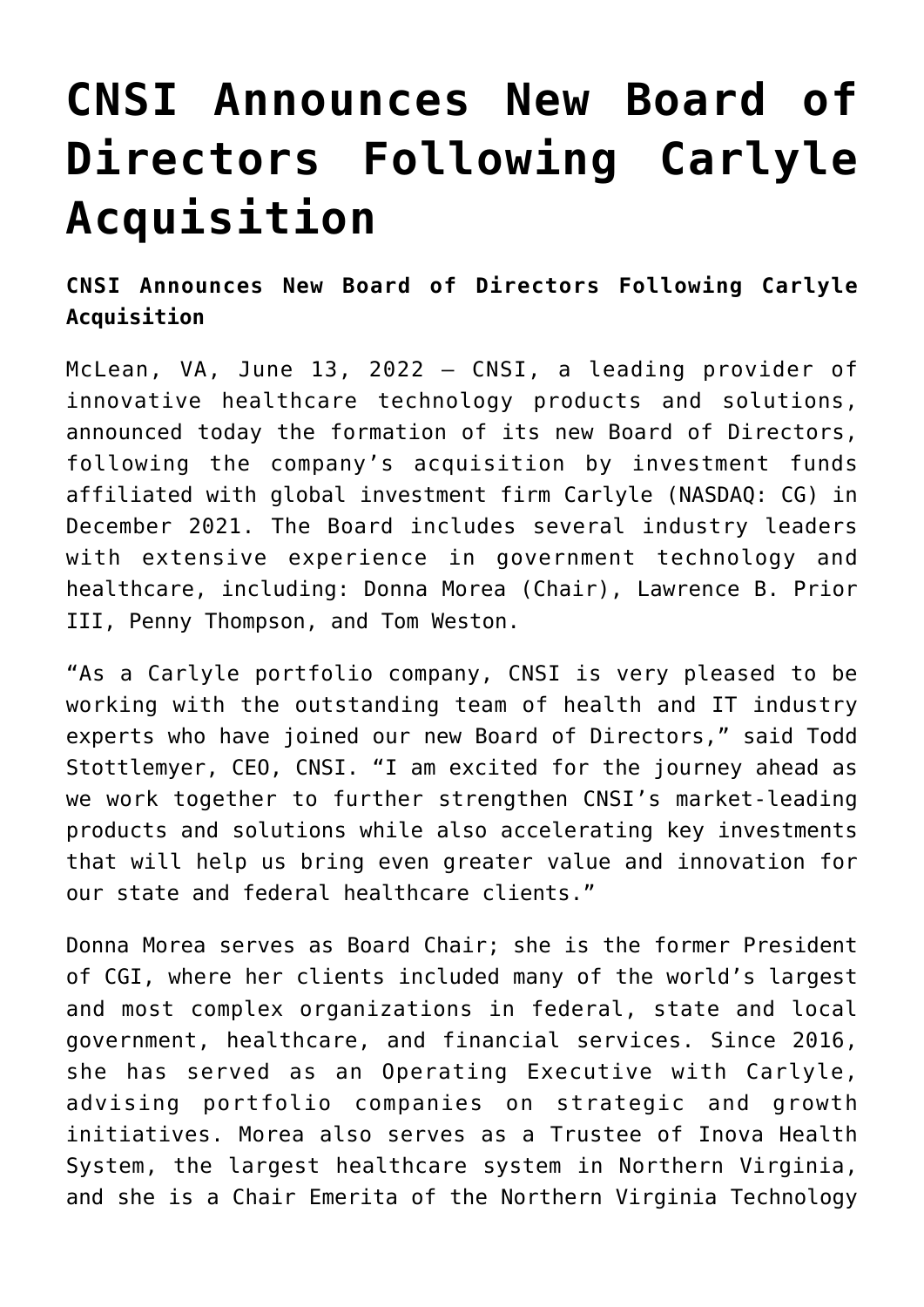Council, which is the nation's largest technology council.

"Having worked with Todd Stottlemyer and other CNSI executive leaders throughout my career, I know the team's drive and commitment to be a trusted partner to their clients, a best place to work, and a good corporate citizen within the community," said Morea. She added, "With exceptional products, people, and processes already in place, CNSI is poised for tremendous growth, and I'm looking forward to helping them maximize their full potential."

In addition to Morea and Stottlemyer, CNSI's Board of Directors includes the following members:

- **Dayne Baird** Managing Director at Carlyle, who leads the firm's efforts in the government services sector.
- **Michael Echemendia** Vice President at Carlyle, with a focus on investments in the aerospace, defense, and government services sectors.
- **Michael Gozycki** Managing Director at Carlyle, with a focus on a broad range of growth, middle market, and large cap technology investments.
- **Lawrence B. Prior III** Carlyle Operating Executive, with a focus on government services, and the former CEO of CSRA Inc.
- **Penny Thompson** Healthcare Advisor and former Chair, MACPAC Commission; former CMS Deputy Director, Center for Medicaid and CHIP Services.
- **Tom Weston** Former Executive Vice President, Chief Financial Officer, ECS Federal, LLC.

Read their full bios under "About" at [www.cns-inc.com](http://www.cns-inc.com).

# # #